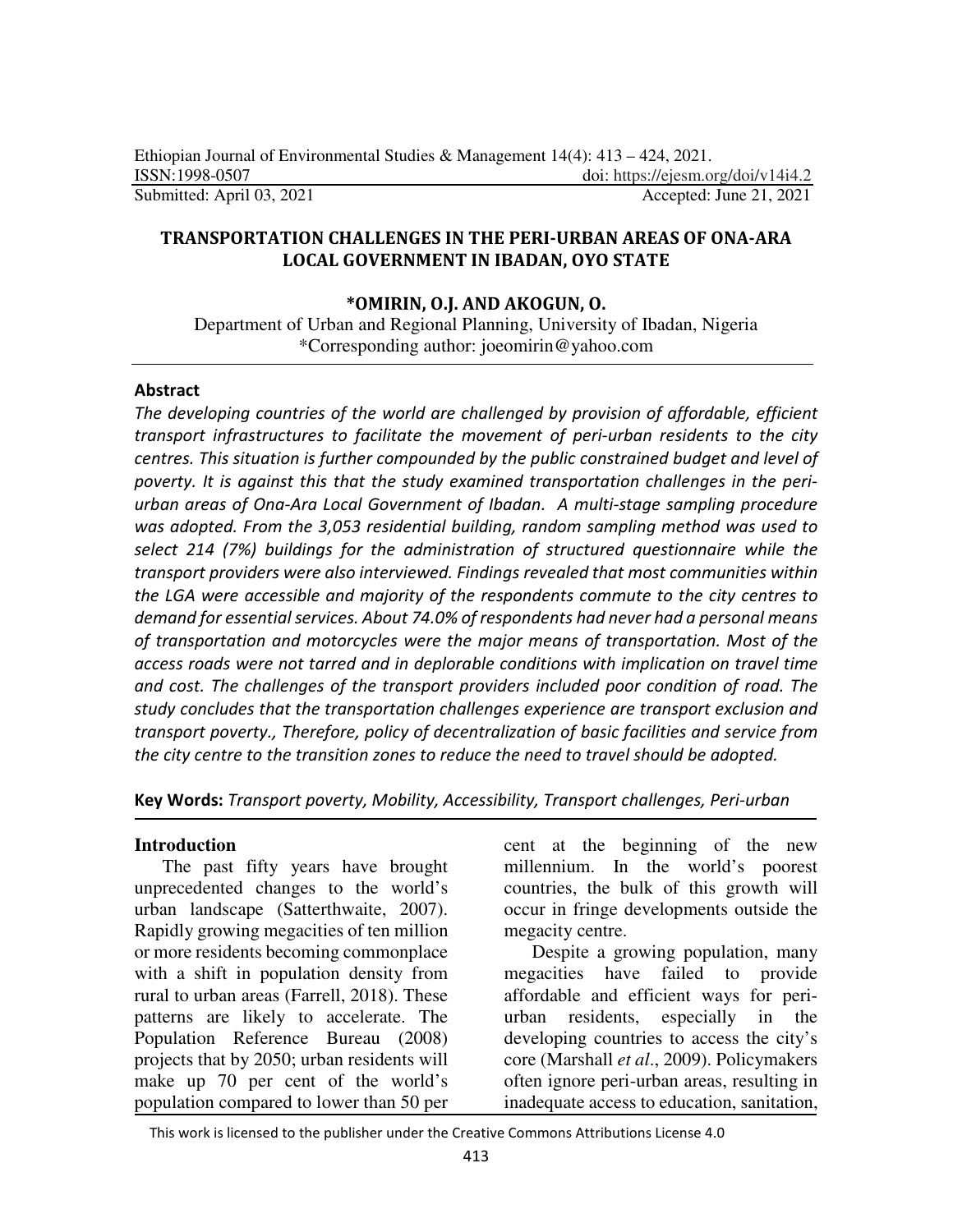and health infrastructure, as well as poorly enforced zoning and building standards (Chirisa, 2010). Furthermore, people tend to amass in peri-urban areas owing to a desire to be close to the city's economic opportunities that is short-changed by prohibitively high prices and predatory zoning policies in operation at the city's centre. The attributes of the city centre are, especially problematic for residents with constrained budgets (UH-HABITAT, 2015). This reinforces the cycle of poverty by trapping peri-urban residents in their low-income neighborhoods with poor mobility and access to the centre of the city (Méndez-Lemus and Vieyra, 2014). The available mobility means and mode is usually through inefficient pollutant emitting automobiles and micro-buses (Transportation Research Board, 1996).

In higher-income developing cities, shopping centres, strip malls, wholesale supermarkets, and sometimes high-tech industry clusters have started to appear in the peripheries (Dorina and Stead, 2015). However, the inadequacy of transit modes to accommodate the growing population of the peri-urban areas taking into consideration the condition of some roads may cause congestion where transport demand exceeds supply (Rodrigue, 2020). Congestion problems in Nigeria have its roots partly in the structural pattern of roads, unplanned growth and haphazard developments (Aderamo, 2012).

The shape that urban expansion assumes is said to be a contributing factor that affects travel patterns in addition to other factors such as; increasing incomes, increasing motorization, transport infrastructure deficit, ineffective traffic management, and city fiscal and regulatory institutions (Li, 2006; Zhao *et al*., 2007). Specifically, urban sprawl along the peri-urban arears of a city is one

of the main factors that leads to longdistance travel between the city centre and its corresponding suburbs, in addition to congestion frequently experienced at city centres (Wu, 2002). Given this circumstance, land-development management put in place to control urban sprawl may have transportation related implications. Nevertheless, these implications are most times overlooked by land-use and transport policies (Zhao *et al*., 2010).

Ona-Ara Local Government Area of Ibadan like other transition zone globally, has peculiar accessibility problems. The area has grown significantly between the periods of 1991-2020. It is one of the major accommodation havens to former urban dwellers, especially the middleincome households who were displaced owing to high property/land rent in the city and the new migrants to the city. A number of studies had been done on mobility challenges in urban area, however the focus of such studies had been on mode of transportation, urban journey to work and availability of transportation infrastructure. Also, studies had been conducted on peri-urban interface with major attention on movement of goods to urban centre while the human element has been neglected or not given the required attention. Therefore, this study takes an exploratory approach to examine the transportation (access and mobility) challenges in Ona-Ara Local Government Area, a transitional zone in Ibadan.

# *Transport in Peri-Urban*

Urban spatial change will influence intra-urban travel patterns, as commuting in any city is dependent on the location of jobs and housing (Kasim, 2018). Polycentric development is often thought to control or decrease the increasing travel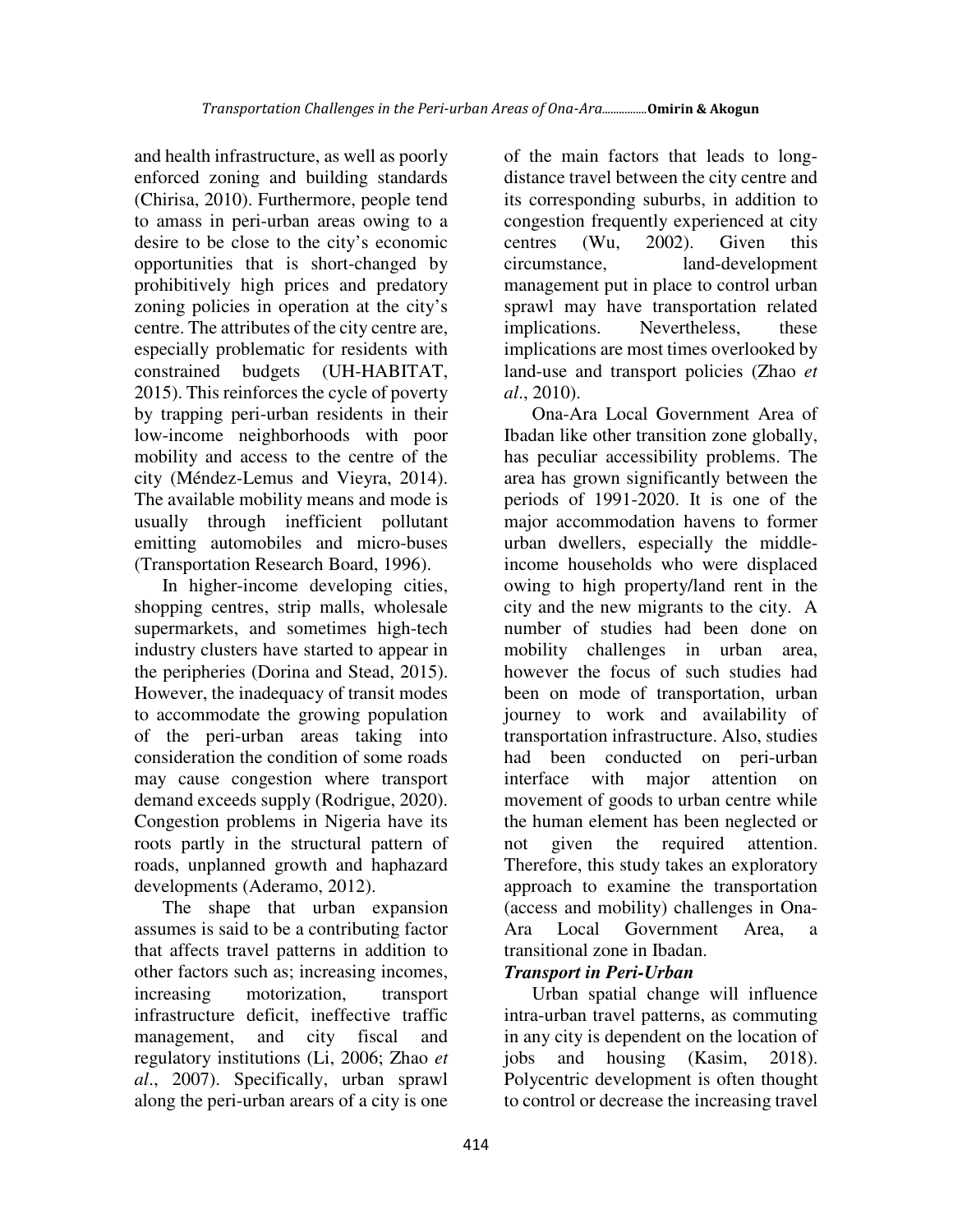distances typically experienced when cities expand. For example, Gordon et al (1989a) claimed that decentralising employment across the city would lessen overall trip length. Similarly, Cervero and Wu (1997) found that workers who reside in suburban centres in the San Francisco Bay Area make shorter trips than residents in large and dense areas of the city. A number of researches, nonetheless, concluded that monocentric cities have shorter trip distance than polycentric cities (van de Coeveringa and Schwanen, 2006).

The colocation/mixed-use hypothesis is essential in rationalising the effect of the subtleties of housing development and industrial development on workers' travel patterns in the peri-urban areas. This hypothesis integrates the belief that workers are 'rational' stakeholders, thus, can set the locations of workplace and housing in a 'free-market' system to adjust travel costs (Gordon *et al*., 1989b; Levinson and Kumar, 1994). It is said that jobs and population trail each other in the process of suburbanization, decentralizing into sub-centres (Garcia-Lopez, 2012). As a consequence of this 'mutual' relocation, a job - housing balance would ensue in the suburbs, in that way decreasing trip distance and travel demand to the city centre. A number of literature are in support of this hypothesis (Downs, 1992; Levinson and Kumar, 1994; Kim, 2008).

Concerning cities of developing countries, the land use types are thought to have a key impact on travel patterns (Gauray *et al*., 1998), even though empirical research is scarce to support this (Zhao, Lu and de Roo, 2010). For instance, in some megacities developing countries, for example, Manila where dramatic new developments are springing up; these new developments are typified with urban sprawl at the periurban areas resulting into longer travel distances and more traffic congestion at the city centre (Barter, 2000). A number of studies conveyed that fast changes in land use, in addition to other social and economic elements, impacts travel patterns in China's megacities, such as Shanghai (Pan et al, 2009) and Beijing (Wang, 2008). Yang (2006) found that housing relocation to the city's peri-urban area characterised with low local jobshousing balance, has risen travel times in Beijing. Pan *et al*. (2009) revealed that greater travel demand and increased car us are caused by new forms of land development at the neighbourhood level coupled with non-pedestrian/cyclistfriendly urban form which emerged after the 1990s.

Residents in the peri-urban are more likely to be confronted with increasing transport cost owing mainly to distance (Saroli, 2015). As observed by Snyder and Bird, (1998) living in larger, more spreadout spaces would generally make public services more expensive. Residents of low-density urban sprawl spend a higher proportion of their income on transportation than residents of highdensity compact areas (McCann, 2008). Potential transport related problems are also the absence of local facilities (schools, health services, shops, recreation) requiring long unnecessary trips to urban centre in the absence of physical transport integration.

# *Study Area*

The city of Ibadan is in the southwestern part of Nigeria. It is located approximately on longitude  $3^{\circ}5'$  to  $4^{\circ}36'$ East of the Greenwich Meridian, and latitude  $7^{\circ}23'$  to  $7^{\circ}55'$  North of the Equator and it covers an area of approximately  $3,200$  km<sup>2</sup> as shown in Figure 1. Ibadan is located at a distance of 145 km north of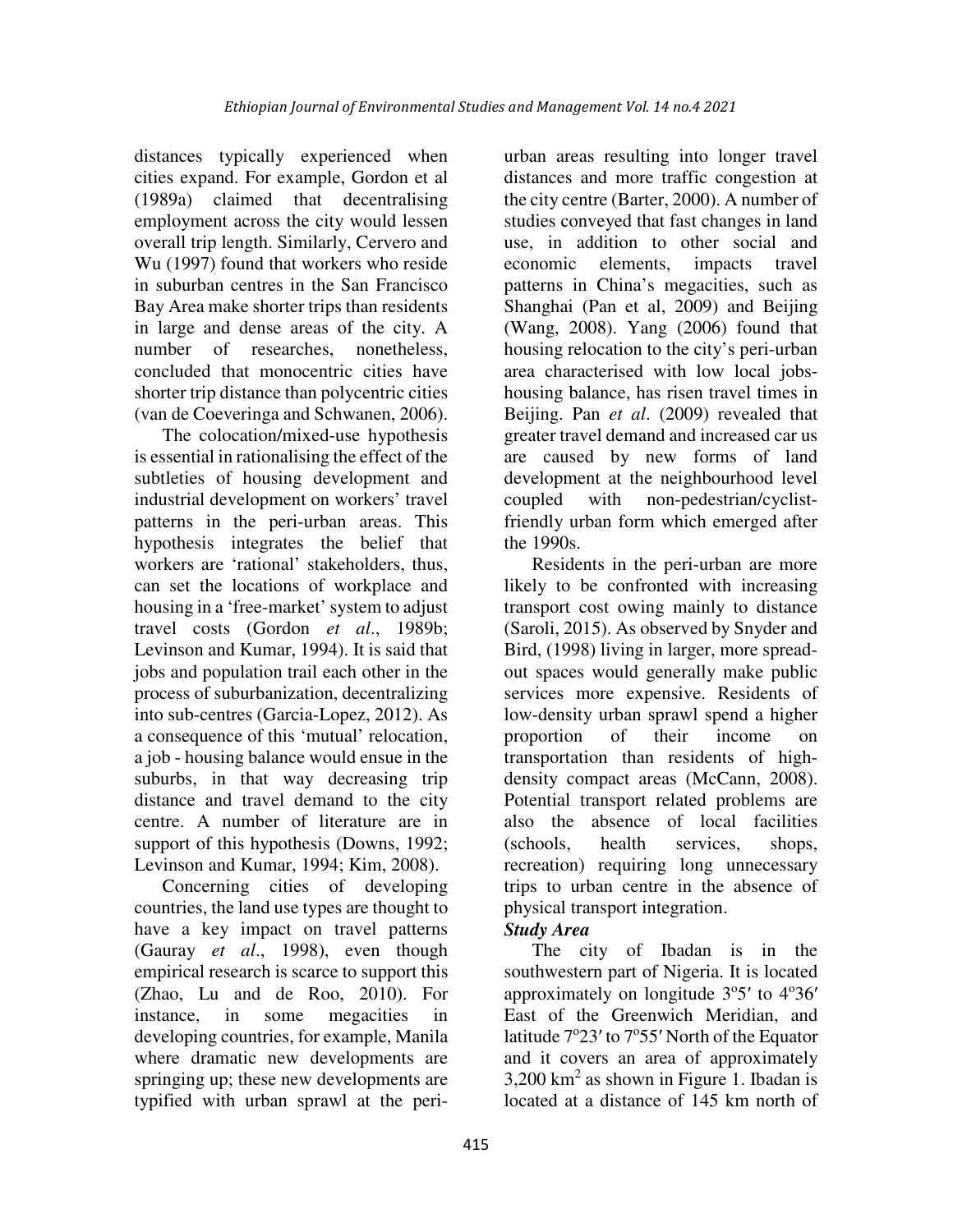Lagos. Ibadan region encompasses eleven Local Government Areas (LGAs) (Figure 1). Five of the LGAs (Ibadan North, Ibadan South, Ibadan Northwest, Ibadan Southwest and Ibadan Northeast) constitutes Ibadan metropolis while rural LGAs at the fringe of the city are six namely Akinyele, Oluyole, Ono-Ara, Ido, Lagelu and Egbeda. Ona-Ara LGA is one of six rural LGAs in Ibadan region, covers an area of about 330 sq km, and has a population of 300,659. It has about 200 communities, all of which are rural and agrarian, except for the urban clusters of Olorunsogo, Olunloyo, Idi-Ose, Idi-Osan and Ore-Meji adjoining the urban LGAs of Ibadan region in the outskirts of city (Figure 2). The predominant cash crops grown in the LGA are cocoa, cashew, kola nut and citrus. Majority of the access roads

in the LGAs are untarred except for the Trunk B Road that traverses the LGA from Ibadan to Ijebu Igbo in Ogun State.

The relief of the LGA is undulating ranging from 70 m to 105 m above sea level, and the area is within the humid tropics with a mean rainfall of 1,237 mm. The climate is characterized by two seasons, namely, the rainy season (April – October) and the dry season (November – March). Ona Ara wet season runs from March through October and dry season runs from November to February. Based on the location of the LGA at the southern fringe of Ibadan city, the vegetation is classified as rain-forest vegetation. However, owing to agricultural activities, the LGA is covered prominently by secondary forest.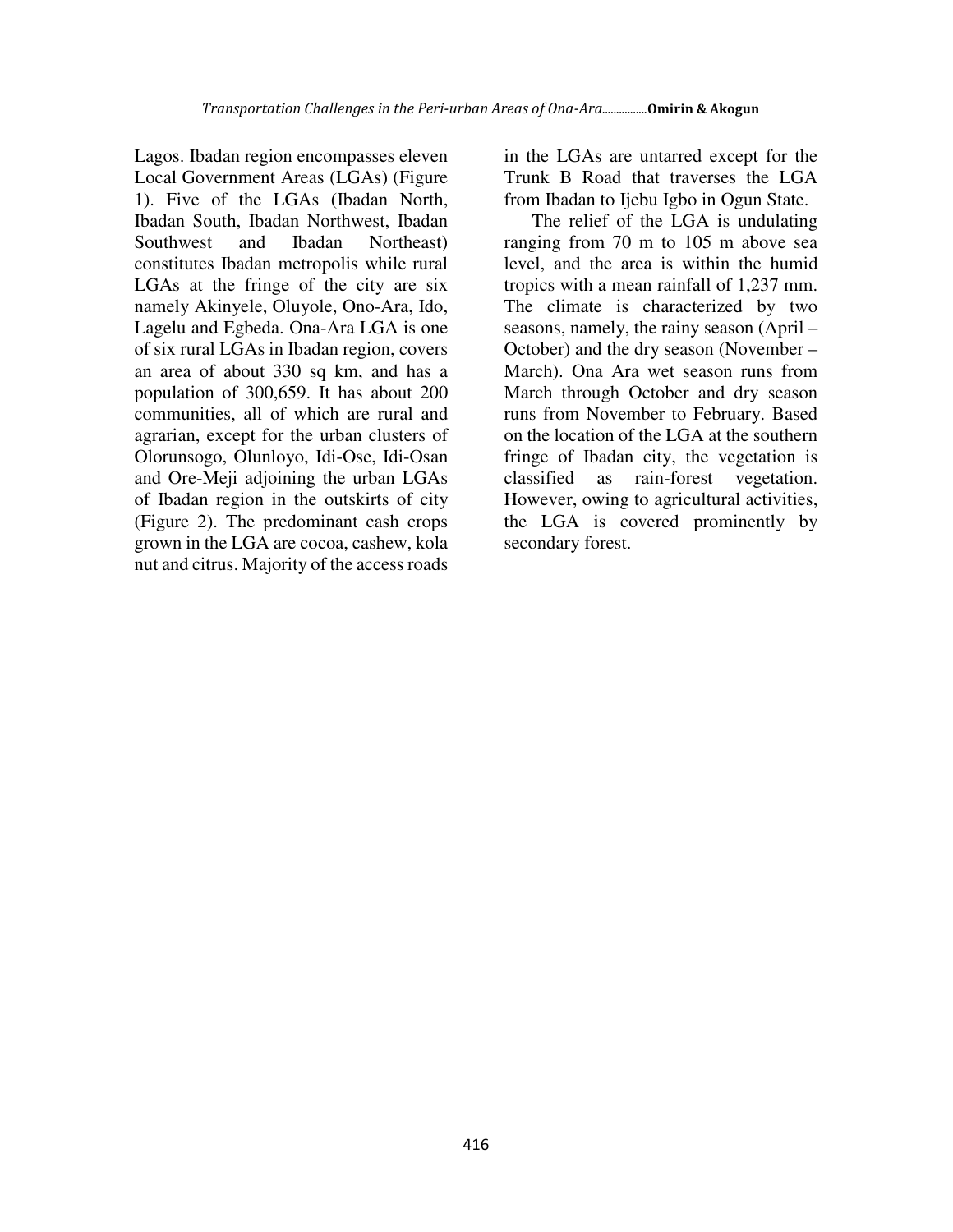

Fig. 1: Ibadan Region in the Context of Oyo State and Nigeria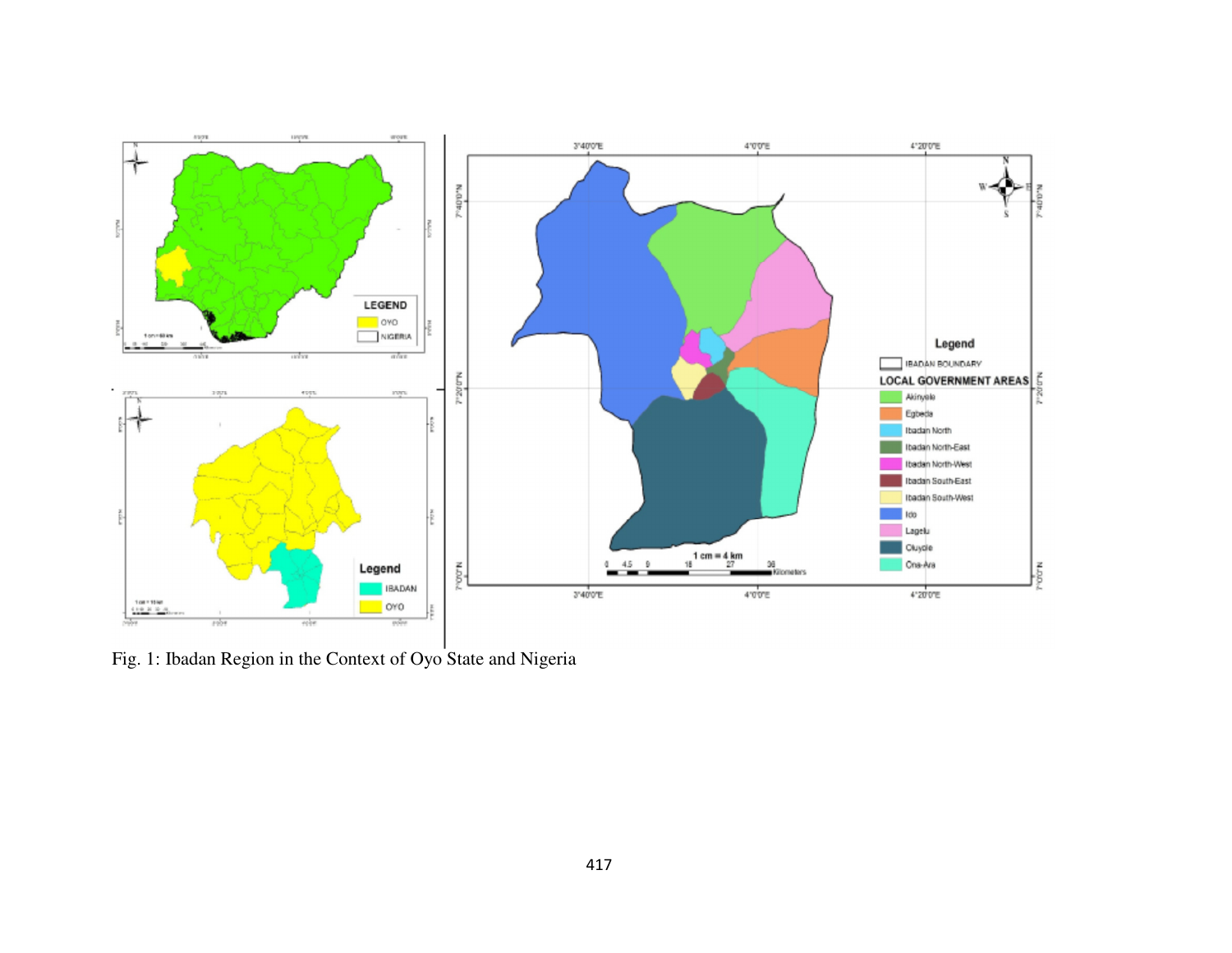

Fig. 2: The Study location

#### *Data Collection*

Primary data collection involved administration of structured questionnaires to residents of Ona-Ara Local Government Area. A multi-stage sampling procedure was adopted for this study. Ona-Ara has eleven (11) political wards which represents the sample frame.

The housing stock in the sampled wards were ascertained; in which a total number of 3,053 houses was obtained from the selected communities (only communities not lying along major transportation routes were selected). A sampling ratio of 7% was used to randomly draw a sample size of 214 for the purpose of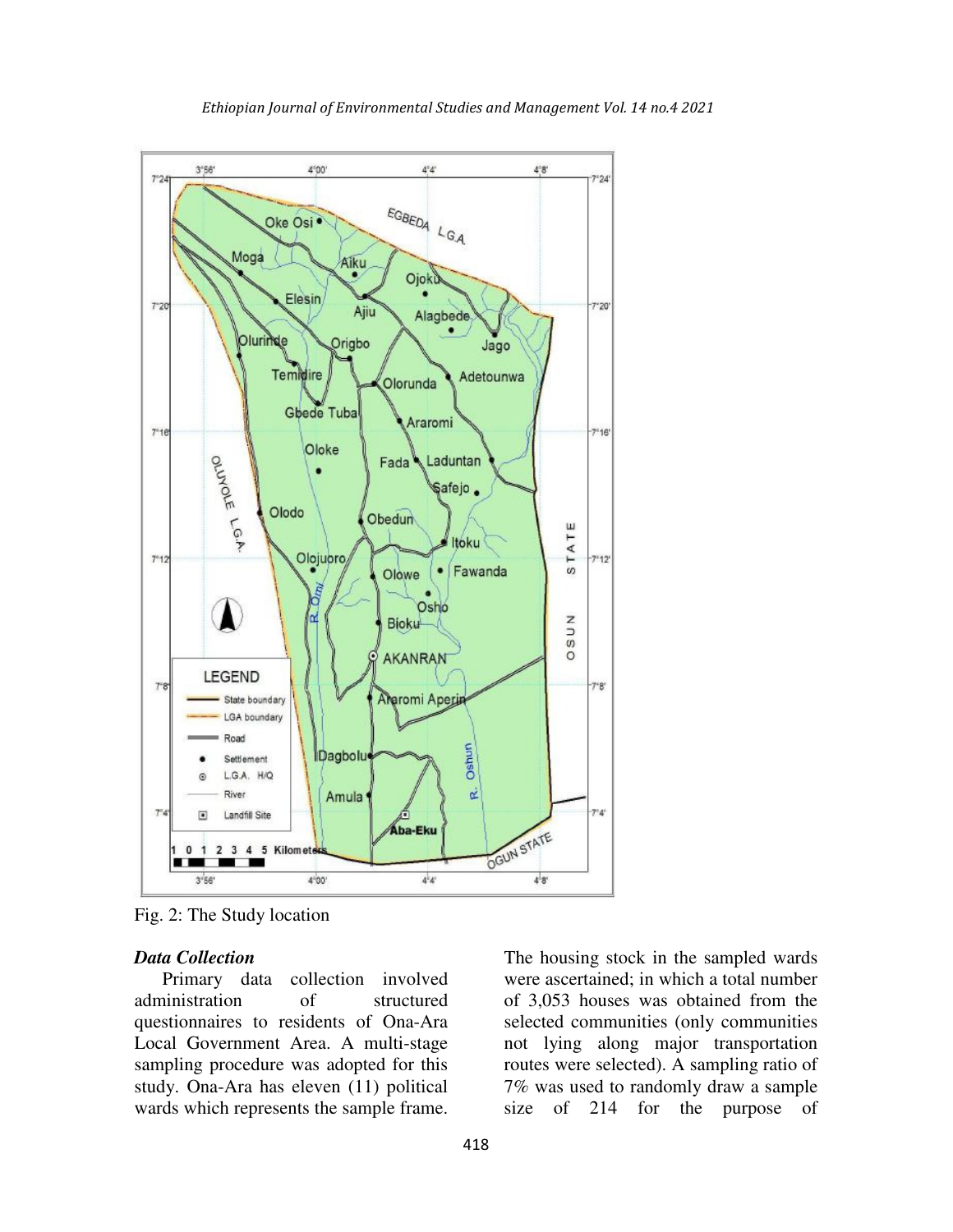administration of pre-tested structured questionnaire. In addition, 44 transport service providers serving the study area were sampled. Data analyses were done using descriptive statistics in Statistical Package for Social Sciences version 25

## **Result and Discussion**

### *Socio-economic Characteristics*

The findings showed that 41.1% of respondents in the study area whose ages fell within 15-30years were more dominant in the study area while 40.2% fell within 31-40 years, 15% within the age range of 41-50 years while 3.7% of the entire population were above 50 years. Males were more dominant in the study area as they constituted 52.8% while 47.2% were females. This shows that the households in the study area were more headed by males. About 65.0% of respondents inhabiting were married and likely to spend more on transportation in order to provide for families' or households' transportation needs. Single accounted for by 31.8% of the respondents, 0.9% had divorced while 2.3% were widows. The research showed that more of respondents in the study area had formal education (Secondary, primary, NCE/Polytechnic and tertiary) education while only 9.8% had informal education. Almost 23.0% and 21.0% of the respondents were self-employed and traders, respectively. The other respondents in the study area were artisans, farmers, civil servants or students. This showed that those of higher categories in terms of occupation were more likely to spend more on transport on their respective occupation. In addition, the distribution of respondents by income showed that 37.9% (5,000-10,000) of respondents were within the least category

of income followed by 30.8% (10,001- 20,000), 13.1% (20,001-30,000), 14.0% (50,000+) and 4.0% (30,001-40,000) earned a little higher.

### *Existing Mode of Transportation in the Communities*

Approximately 74.0% of respondents did not own any means of transportation, while 26.2% reported that they owned a means of transportation. Furthermore, the transportation mode readily available, were motorcycle (90.2%) while other mode of transport such as private vehicle, taxi, mini bus, and tricycle were used as means of commuting by 9.8% of the respondents (Table 1). From the analysis conducted, two main transportation challenges were obvious. The communities in the study area are socially excluded (transport related), while the residents of the communities are transport poor. These two concepts are related but different; while transport poverty resides with the individual (Lucas et al., 2016), transport related social exclusion resides with both the individual and the community.

Conceptually, transport poverty manifests in various forms, while several of the types is prevalent in the study area. Mobility poverty as one of the forms of transport poverty experienced in the area is perceived. As observed by Moore et al (2013) general transport deficiency (usually motorized) creating mobility difficulties could often (but not always) be associated to lack of transportation service or infrastructure. In the study area, the predominance of 2-wheel motorcycle over 4-wheel transport motorized options, unpaved roads long waiting time at stops and high transportation fares are all evidence of mobility poverty.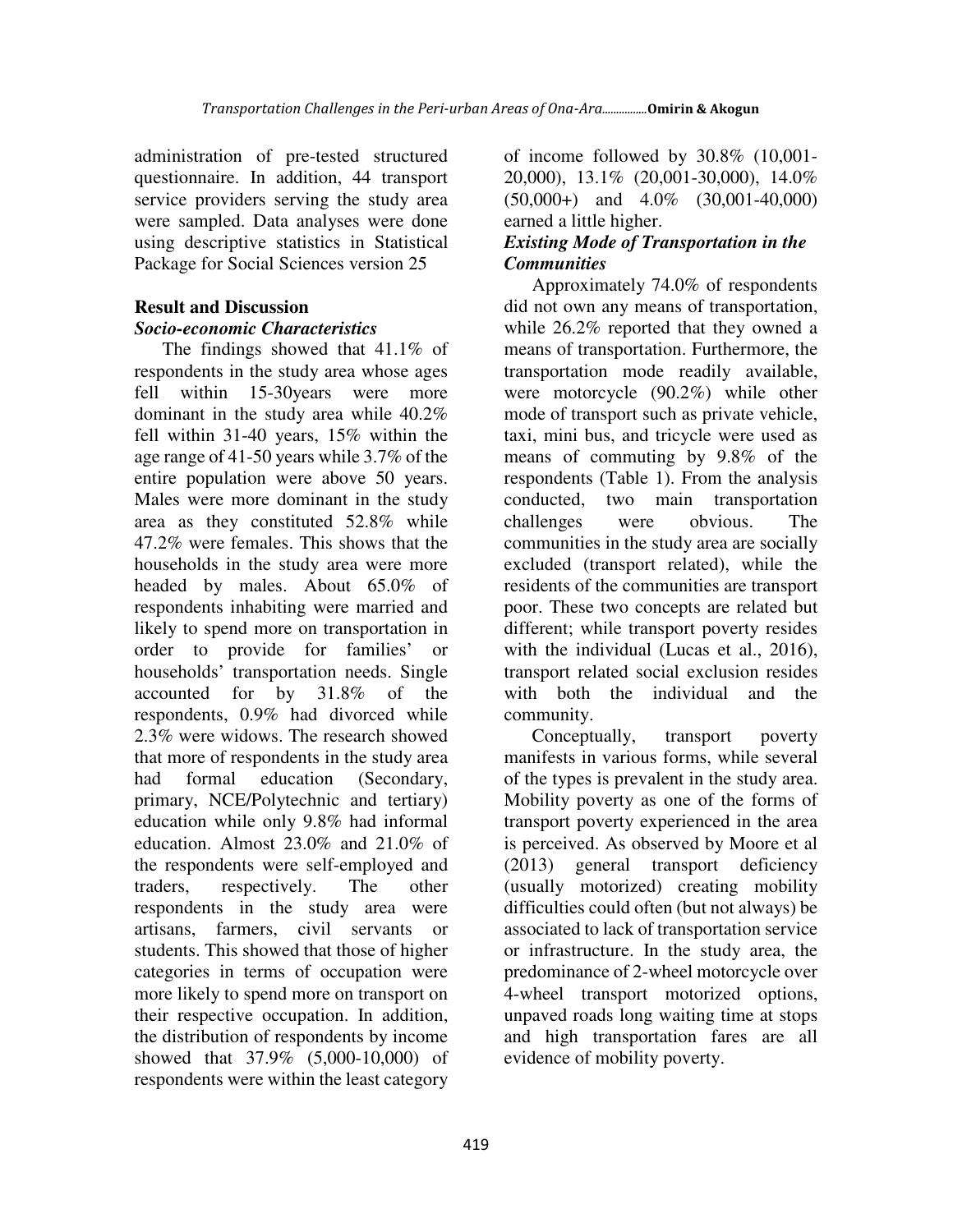*Ethiopian Journal of Environmental Studies and Management Vol. 14 no.4 2021* 

| Variable                                    | Frequency      | Percentage |
|---------------------------------------------|----------------|------------|
| Ownership of Personal Mode of Transport     |                |            |
| Did Not Own                                 | 158            | 73.8       |
| Owned                                       | 56             | 26.2       |
| Total                                       | 214            | 100        |
| Common Mode of Transport in the Communities |                |            |
| Motorcycle                                  | 202            | 94.8       |
| <b>Buses</b>                                | 2              | 0.9        |
| Tricycle                                    |                | 0.5        |
| Private Car                                 | $\overline{2}$ | 0.9        |
| Taxi                                        | 7              | 2.9        |
| Total                                       | 207            | 100        |

Table 1: Ownership of Personal Transport Mode & Available Transport Mode

### *Mobility and Access Challenges in the Communities*

Table 2 shows that 97.6% of the respondents reported that their communities were linked by road while 2.4% of respondents submitted that their communities were not linked by road. This indicates that majority of the communities are accessible by road, and

Table 2: Access to Community

could have access to opportunities in the city core. However, 72.4 % of respondents indicated that the road leading to their communities were unpaved or dilapidated while only 27.6  $%$  of respondents indicated that roads leading to the communities were paved and in fairly good condition.

| Variable                    | Frequency | Percentage |  |
|-----------------------------|-----------|------------|--|
| Access to Community by Road |           |            |  |
| Accessible                  | 206       | 97.6       |  |
| Not Accessible              | 8         | 2.4        |  |
| Total                       | 214       | 100        |  |
| Road Types                  |           |            |  |
| Asphaltic                   | 59        | 27.6       |  |
| Unpaved                     | 155       | 72.4       |  |
| Total                       | 214       | 100        |  |

Table 3 shows that 79.0% of the respondents reported that transportation was a challenge while 21.0% reported that transportation was not a challenge. This indicates that residents of the study area are not satisfied with the level of transportation services and infrastructure provided in the study area, which often hinders mobility of the residents. Analysis of public transportation challenges faced by residents revealed that 80.8% of

respondents have to walk a considerable distance from their respective homes to access public transport mode. While 68.0% experience long waiting times at stops and public transport loading bays which are in awful conditions (Plate 1); lastly, 42.5% reported waiting for 15-20 mins, while 7.9% waited for an hour or more. The transportation cost as one of the major challenges was adjudged to be high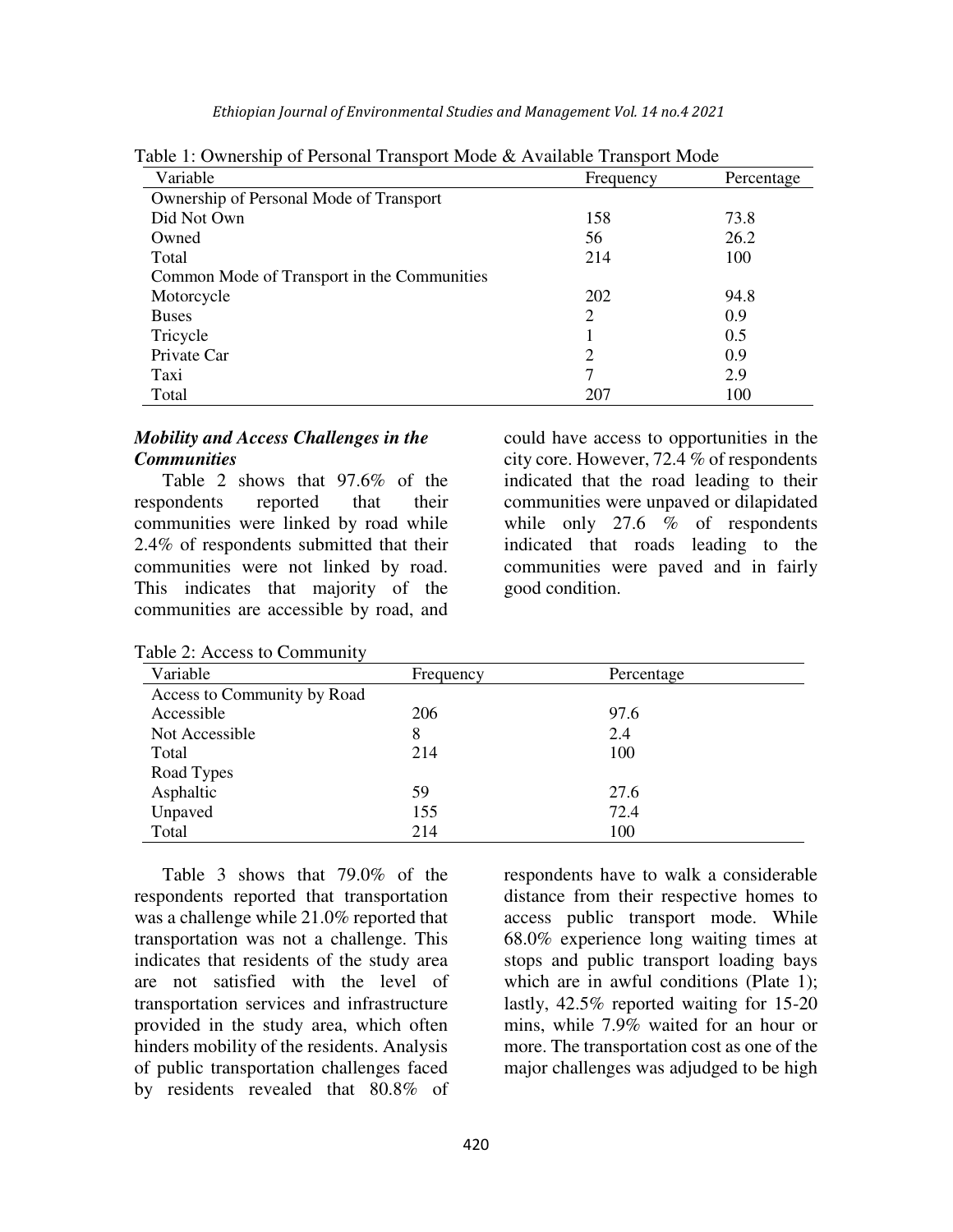by 74.5% of the respondents while 7.9% of the agreed that it was not high.

Transport affordability as a dimension of transport poverty is the insufficiency of individual/household means to purchase means of transportation but resort to the use of public transport (Litman, 2015; Serebrisky *et al*., 2009). The same circumstance is experienced where 72.4 % of the respondents do not have access to a personal car. However, Lucas et al (2016) stated that peculiar to cities in the global south is the case of not being able to afford

bus fares for a formal transit service, and that the affordable transport services most times leads to stress in terms of journey time required, unsafe and uncomfortable travel conditions. This is also the case in the study area as travel conditions are awful given the conditions of roads, Bus stop conditions, together with long waiting times where by 42.5% of respondents spends at most 20 minutes in a dusty, unsheltered bus stop coupled with high transport fares.

| Table 3: Public Transportation Challenges      |           |                   |
|------------------------------------------------|-----------|-------------------|
| Variable                                       | Frequency | Percentage $(\%)$ |
| Had Challenges with Transport in the Community |           |                   |
| Yes                                            | 169       | 79                |
| No.                                            | 45        | 21                |
| Total                                          | 214       | 100               |
| Walk to access public transport mode           |           |                   |
| Yes                                            | 173       | 80.8              |
| N <sub>o</sub>                                 | 41        | 19.2              |
| Total                                          | 214       | 100               |
| Experienced long waiting times for mode of     |           |                   |
| transport                                      |           |                   |
| Yes                                            | 146       | 68                |
| N <sub>o</sub>                                 | 68        | 32                |
| Total                                          | 214       | 100               |
| <b>Waiting Time at Stops</b>                   |           |                   |
| 5-10minutes                                    | 69        | 32.2              |
| 15-20minutes                                   | 91        | 42.5              |
| 25-30 minutes                                  | 20        | 9.3               |
| 35-40minutes                                   | 17        | 7.9               |
| More than 1 hour                               | 17        | 7.9               |
| Total                                          | 214       | 100               |
| <b>Transport cost</b>                          |           |                   |
| High                                           | 159       | 74.5              |
| Moderate                                       | 38        | 17.6              |
| Not High                                       | 17        | 7.9               |
| Total                                          | 214       | 100               |

Table 4 shows response of transport service providers as regards physical impediments to their service. The analysis showed that 79.5% of transport service providers identified that the presence of

physical impediments in their various forms affects their provision of transport services, while 20.5 % stated otherwise. The physical impediments identified included rock outcrops, rivers and lack or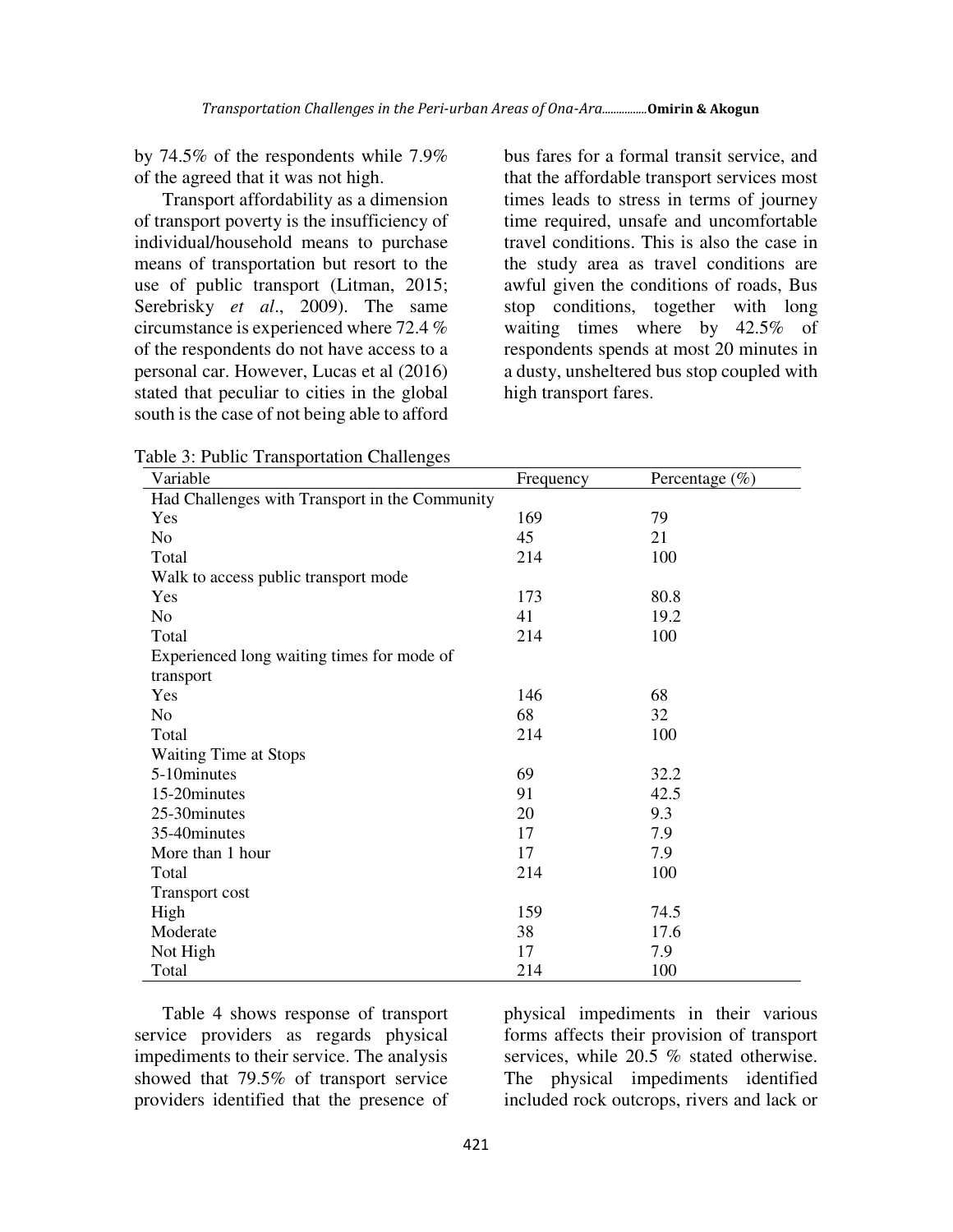collapsed bridges and culverts, water logged environment and general poor condition of roads.

Transport related social exclusion as the 'process by which people are prevented from participating in economic, political, and social life of the community because of reduced accessibility to opportunities, services and social networks, owing to, in whole or part, insufficient mobility in a society and environment built around the assumption of high mobility. In addition, Church *et al*. (2000) provided characteristics of transport systems that contributes to exclusion; one of which is physical exclusion whereby physical barriers constrain the accessibility of transport service. There are several physical and natural impediments to mobility and access in the study area. The presence of these impediments socially excludes residents of various communities.

Table 4: Impediments to mobility

| Response | Frequency | Percentage      |
|----------|-----------|-----------------|
|          |           | $\mathcal{C}_o$ |
| No       |           | 20.5            |
| Yes      | 35        | 79.5            |
| Total    | L4        | 100             |

# **Conclusion**

Transportation challenges facing communities in Ona-Ara local government area of Ibadan is transport poverty, and transport social exclusion related. Given that the communities in the study area are in one of the transition zones of Ibadan metropolis, it is experiencing sprawl and consequently unplanned growth. The status of the study area as a transition zone exposes it to many transport externalities such as high traffic, noise pollution, and increased carbon emissions. This situation provides

opportunities for policy makers and planners to resolve sprawl by adopting robust spatial planning techniques. Decentralizing the locations of employment, education, health care from the city hub would bring controlled and sustained development to location such as the study area located at the urban transition zones; this would reduce the need to travel excessively, thereby reducing the impacts of transport externalities peculiar to these areas, and increase the general quality of life of residents.

### **References**

- Aderamo, A. J. (2012). Urban transportation problems and challenges in Nigeria: A planner's view. *Prime Research on Education*, *2*(3): 198-203.
- Barter, P. (2000). *Transport dilemmas in dense urban areas: examples from Eastern Asia*, in Compact Cities: Sustainable Urban Forms for Developing Countries Eds M Jenks, R Burgess (Spon, London), pp. 271- 284.
- Cervero, R. and Wu, K.L. (1998). Subcentring and commuting: evidence from the San Francisco Bay Area, 1980-90. *Urban Studies*, 35: 1059- 1076.
- Chirisa, I. (2010). Peri-urban dynamics and regional planning in Africa: Implications for builing healthy cities. *Journal of African Studies and Development,* 2: 15-26.
- Church, A., Frost, M. and Sullivan, K. (2000). Transport and social Exclusion in London. *Transport Policy,* 7: 195–205.
- Dorina, P. and Stead, D. (2015). *Sustainable Urban Transport in the*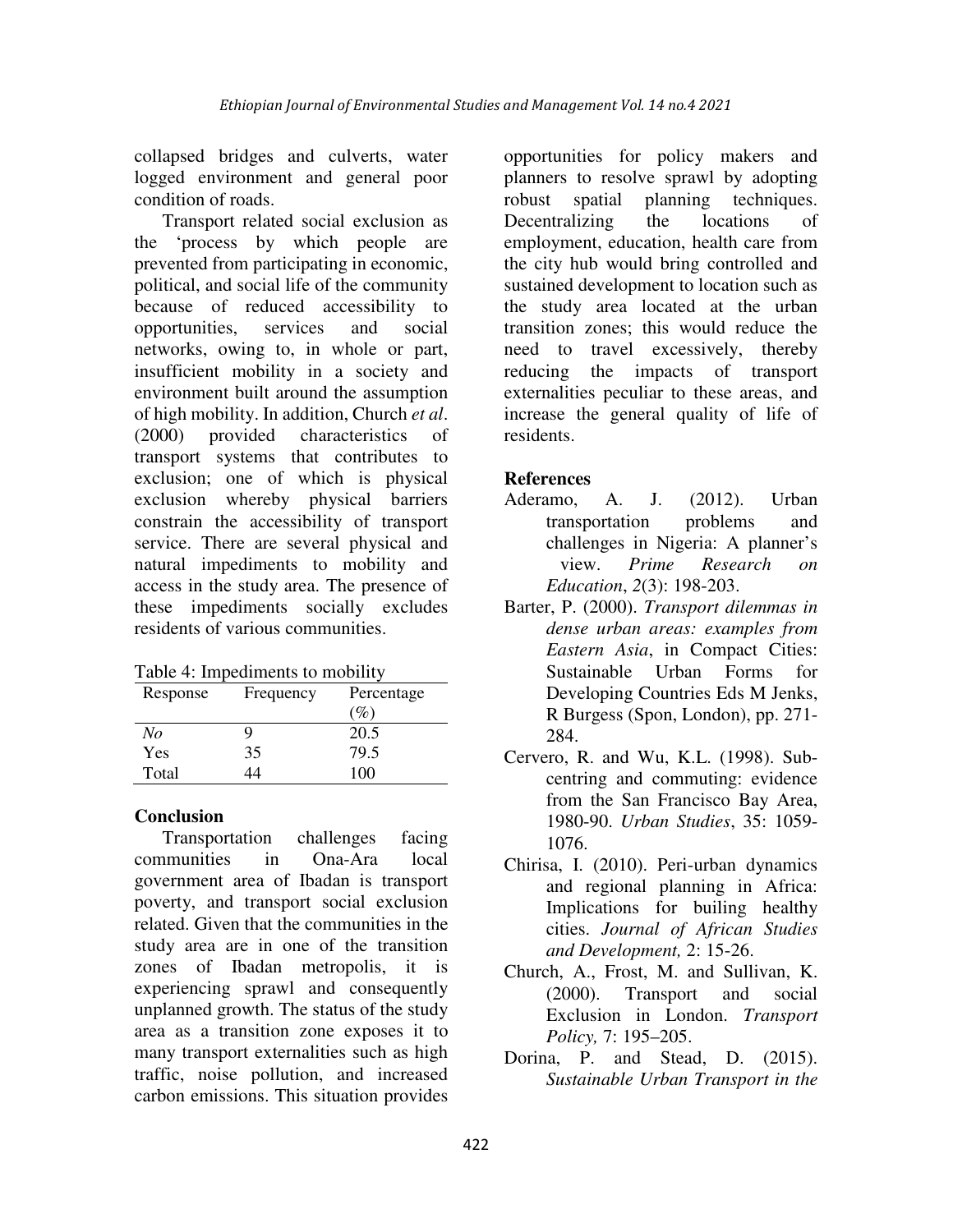*Developing World: Beyond Megacities.* 

- Downs, A. (1992). *Stuck in Traffic: Coping with Peak-hour Traffic Congestion*. The Brookings Institution, Washington, DC.
- Farrell, K. (2018). An Inquiry into the Nature and Causes of Nigeria's Rapid Urban Transition. *Urban Forum,* 29: 277-298.
- Garcia-Lopez, M.A. (2012). Urban Spatial Structure, suburbanization and Transportation in Barcelona. *Journal of Urban Economics,* 72(2): 176-190.
- Gauray, R., Ernst-Young, L., Khisty, C. J. (1998). *Urban transportation in developing countries: trends, impacts, and potential systemic strategies*, in Transportation Research Board's 77<sup>th</sup> Annual Meeting (Transportation Research Board, Washington, DC) pp. 147- 155.
- Gordon, P., Kumar, A. and Richardson, H.W. (1989a). Congestion, changing metropolitan structure and city size in the United States. *International Regional Science Review*, 12: 45-56.
- Gordon, P., Kumar, A. and Richardson, H.W., (1989b). The influence of metropolitan spatial structure on commuting time. *Journal of Urban Economics*, 26: 138-151.
- Kim, C. (2008). Commuting time stability: a test of a co-location hypothesis. *Transportation Research Part A,* 42: 524-544.
- Levinson, D.M. and Kumar, A. (1994). The rational locator: why travel times have remained stable. *Journal of the American Planning Association*, 60: 319-332.
- Li, H. (2006). Study on the Urban Form, Traffic Pattern and Resident Traffic Mode. PhD thesis, Southeast University, Nanjing.
- Litman T. (2015). *Transportation Affordability: Evaluation and Improvements Strategies*. Victoria Transport Policy Institute, Victoria, Canada.
- Lucas, K., Mattioli, G., Verlinghieri, E. and Guzman, A. (2016). Transport Poverty and its adverse social consequences. *Proceedings of the Institute of Civil Engineers*, Transport (169), issue TR6.
- Marshall, F., Waldman, L., MacGregor, H., Mehta, L. and Randhawa, P. (2009). *On the Edge of Sustainability:Perspectives on Periurban.* STEPS Working Paper 35, Brighton.
- McCann, B. (2008). *Driven to Spend.* Surface Transportation Policy Project.
- Méndez-Lemus, Y. and Vieyra, A. (2014). Tracing Processes in Poverty Dynamics: A Tale of Peri-urban Small-scale Farmers in Mexico City. *Urban Studies,* 51(10): 2009-2035.
- Moore, J., Lucas, K. and Bates, J. (2013). *Social Disadvantage and Transport in the UK: A Trip-based Approach*. School of Geography and the Environment, University of Oxford, Oxford, UK, TSU Working Paper Series, Ref. 1063.
- Pan, H., Shen, Q. and Zhang, M., (2009). Influence of urban form on travel behaviour in four neighbourhoods of Shanghai. *Urban Studies*, 46: 275- 294.
- Rodrigue, J.-P. (2020). *The Geography of Transport Systems.* New York: Routledge.